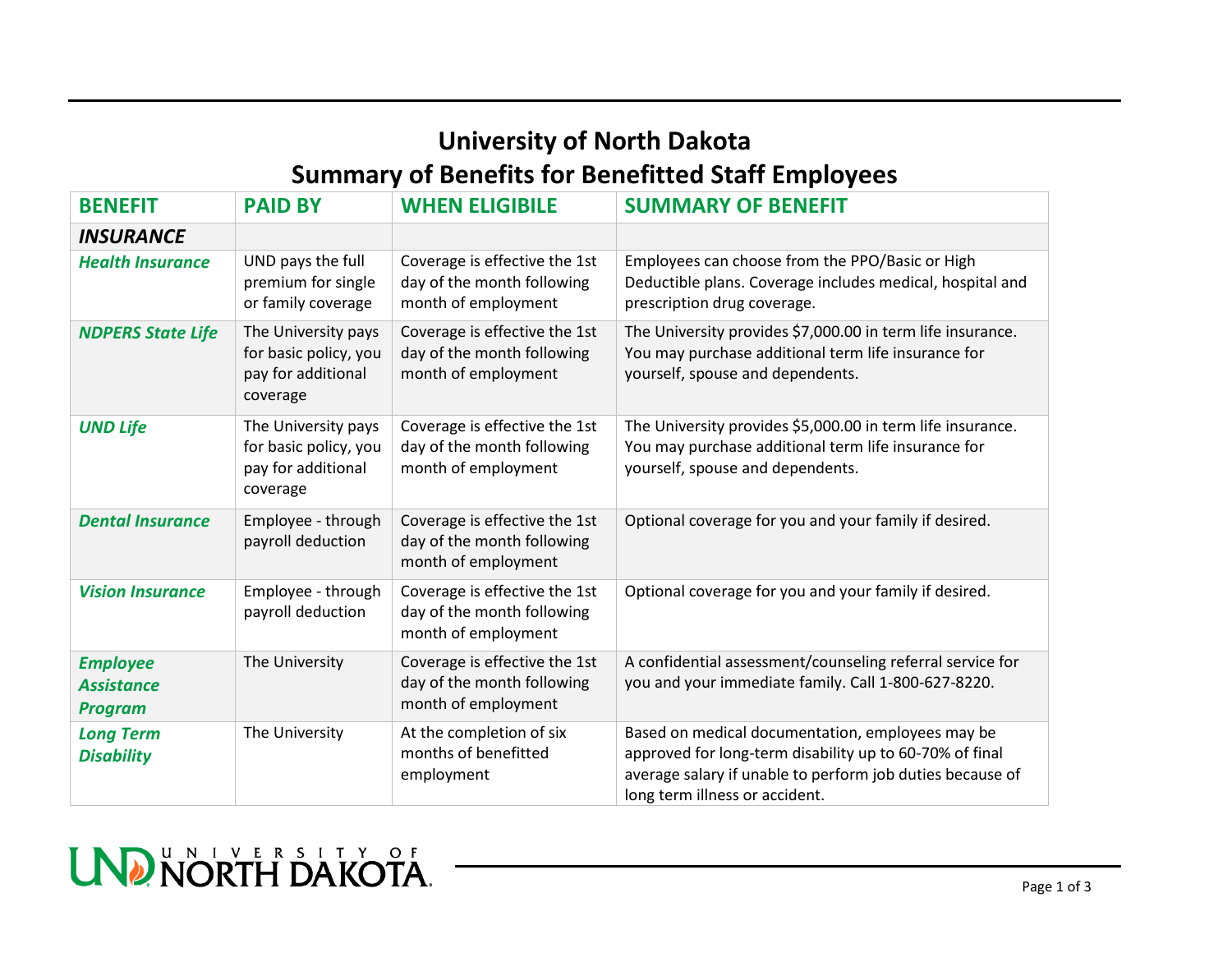| <b>Flex Comp</b>          | University pays      | Coverage is effective the $1st$                       | An optional benefit that allows employees the opportunity                                                     |
|---------------------------|----------------------|-------------------------------------------------------|---------------------------------------------------------------------------------------------------------------|
|                           | administrative costs | day of the month following                            | to pay for medical and/or dependent care expenses with                                                        |
|                           |                      | month of employment                                   | tax-free dollars instead of after-tax dollars.                                                                |
| <b>RETIREMENT</b>         |                      |                                                       |                                                                                                               |
| <b>NDPERS</b>             | Employee and UND     | Upon Employment                                       | NDPERS PLAN - A Defined Benefit Plan - Contributions are                                                      |
| <b>Classified Staff</b>   |                      | (NDPERS is for job codes                              | a percent of your salary.                                                                                     |
|                           |                      | beginning with 4 or higher)                           | Employee: 3.0% and Employer: 12.26%                                                                           |
| <b>TIAA</b>               | Employee and UND     | <b>Upon Employment</b>                                | TIAA - A Defined Contribution, 401(a) Plan.                                                                   |
| <b>Professional Staff</b> |                      | (TIAA is for job codes<br>beginning with 3 and under) | Contributions are based on years of service and academic<br>appointment.                                      |
|                           |                      |                                                       | 0-2 years of service - Employee: 3.5%, Employer 7.5                                                           |
|                           |                      |                                                       | 3-10 yrs of service - Employee: 4.5%, Employer: 12.5%                                                         |
|                           |                      |                                                       | 10+ yrs of service - Employee 5.0%, Employer: 13%                                                             |
|                           |                      |                                                       | (Associate and Full Professors start at 3-10 rate).                                                           |
| <b>Supplemental</b>       | You                  | Upon Employment                                       | All employees are eligible to contribute to a supplemental                                                    |
| <b>Retirement Plans</b>   |                      |                                                       | retirement plan. There is a minimum contribution of                                                           |
|                           |                      |                                                       | \$25/month and annual maximums are determined by the<br>IRS.                                                  |
| <b>TIME AWAY</b>          |                      |                                                       |                                                                                                               |
| <b>Annual Leave</b>       | The University       | <b>Upon Employment</b>                                | 0-3 Years: 8 hrs/month; 4-7 Years: 10 hrs/month; 8-12                                                         |
|                           |                      |                                                       | Years: 12 hrs/month; 13-18 Years: 14 hrs/month; Over 18                                                       |
|                           |                      |                                                       | Years: 16 hrs/month. Maximum annual carryover of 240<br>hours.                                                |
|                           |                      |                                                       | Leave accrual/carryover and paid holidays are pro-rated for                                                   |
|                           |                      |                                                       | part-time benefitted employees based on hours worked                                                          |
|                           |                      |                                                       | per week. Except for the calendar year of hire, employees                                                     |
|                           |                      |                                                       | must use 40 hours of annual leave each calendar year.                                                         |
| <b>Sick Leave</b>         | The University       | Upon Employment                                       | Sick Leave accrues at the rate of 8 hrs/month with<br>unlimited accumulation. Leave accrual and paid holidays |
|                           |                      |                                                       | are pro-rated for part-time benefitted employees based on                                                     |
|                           |                      |                                                       | hours worked per week.                                                                                        |